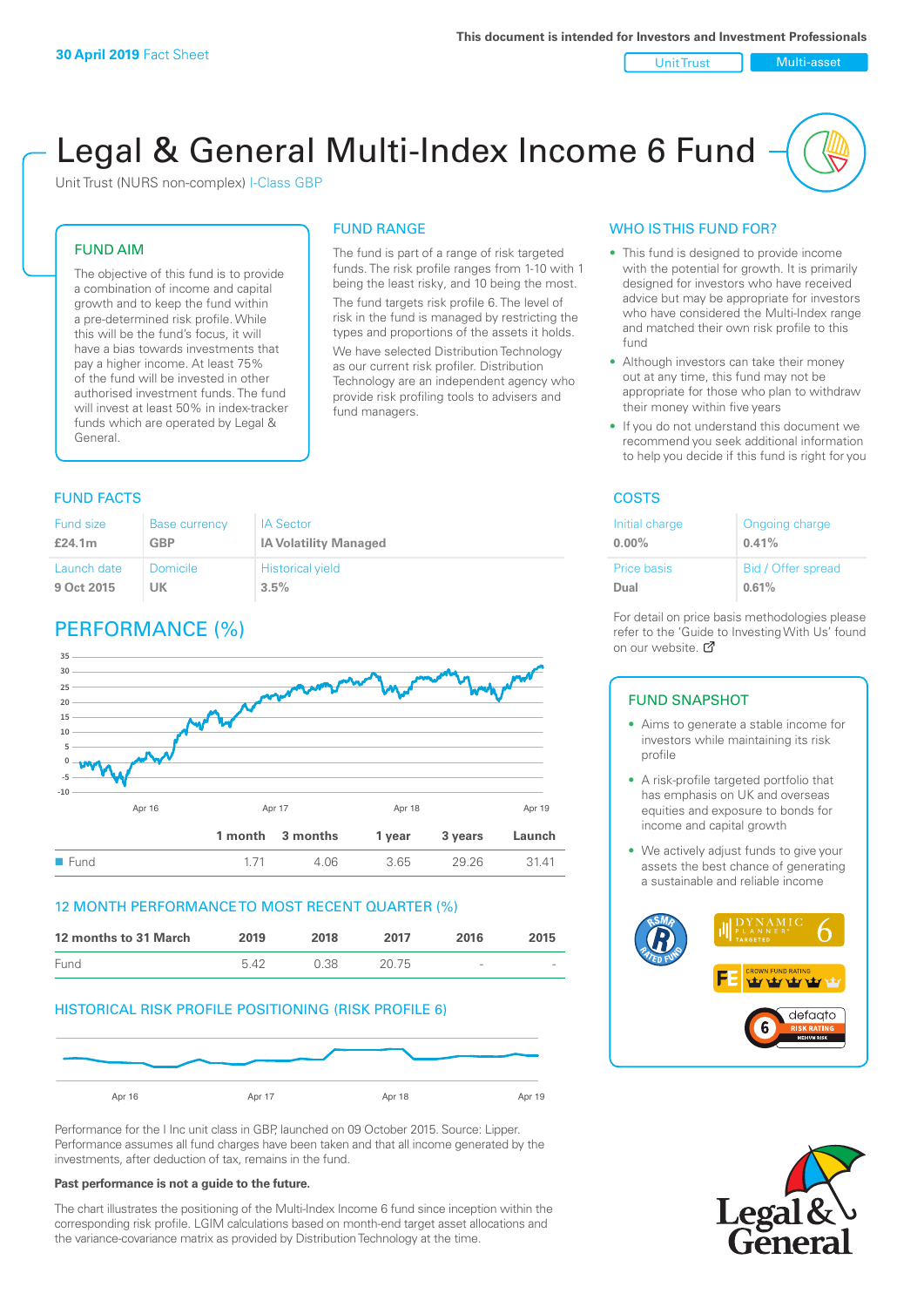### Legal & General Multi-Index Income 6 Fund

Unit Trust (NURS non-complex) I-Class GBP

### PORTFOLIO BREAKDOWN

All data source LGIM unless otherwise stated. Totals may not sum due to rounding.





#### FUND MANAGERS

The fund managers have responsibility for managing the multi-index fund range. They are part of the Multi-Asset Funds (MAF) team in LGIM. This team focuses on designing and managing multi-asset funds that are tailored to match the specific objectives of various client types. The team sits within a wider Asset Allocation team which combines both depth of experience with a broad range of expertise from different fields, including fund management, investment consulting and risk management roles.

### TOP 10 HOLDINGS (%)

| iShares UK Dividend UCITS ETF                                    | 10.4 |
|------------------------------------------------------------------|------|
| <b>L&amp;G UK Index Trust</b>                                    | 10.3 |
| L&G Emerging Markets Government Bond (US\$) Index Fund           | 8.0  |
| L&G US Index Trust                                               | 6.8  |
| L&G Emerging Markets Government Bond (Local Currency) Index Fund | 6.7  |
| L&G High Income Trust                                            | 6.0  |
| <b>L&amp;G Pacific Index Trust</b>                               | 4.8  |
| L&G Global Emerging Markets Index Fund                           | 4.8  |
| L&G European Index Trust                                         | 4.7  |
| iShares Euro Dividend UCITS ETF                                  | 44   |